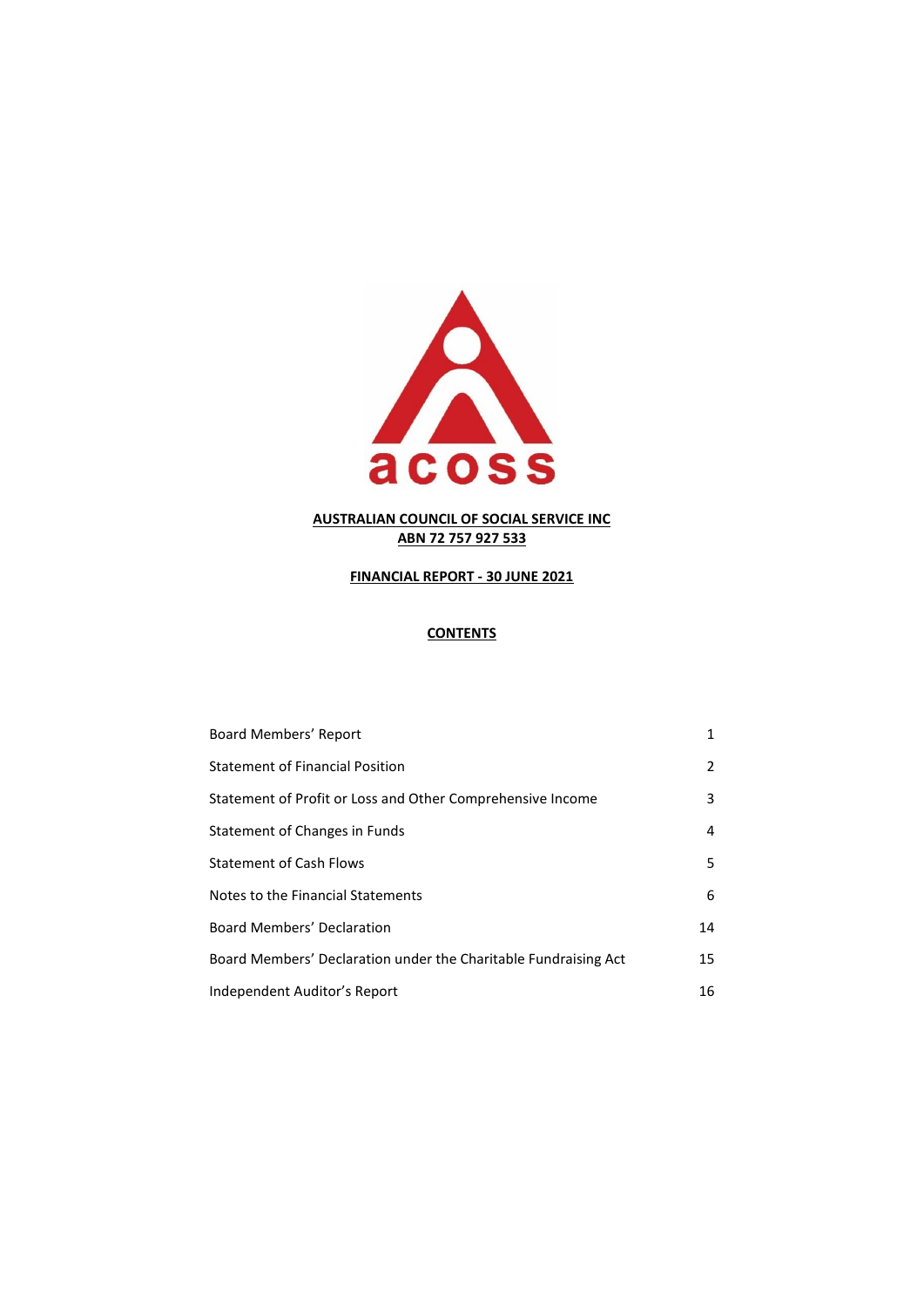### **FINANCIAL REPORT - 30 JUNE 2021**

### **BOARD MEMBERS' REPORT**

The Board Members of the Australian Council of Social Service Inc present the financial report for the year ended 30 June 2021 and report as follows:

### **BOARD MEMBERS**

The names of the Board Members in office during or since the end of the year are as follows. The Board Members were in office for this entire period unless otherwise stated.

- Mr. Peter McNamara President
- Ms. Connie Digolis Deputy President
- Mr. Matt Gardiner Treasurer
- Mr. David Panter Board Member
- Ms. Petra Hilton Board Member *(to November 2020)*
- Mr. Hayden Patterson Board member
- Ms. Violet Roumeliotis Board member
- Ms. Mary Sayers Board member
- Ms. Jana Favero Board member *(from January 2021)*

Ms. Jo Taylor – Board member *(from January 2021)*

#### **PRINCIPAL ACTIVITY**

The principal activity of the Association is to provide effective and influential advocacy to reduce poverty and inequality in Australia based on high standards of community consultation, policy development, analysis and research.

There were no significant changes in the nature of the principal activities during the year.

## **OPERATING RESULT**

The net result of the Association for the financial year after providing for income tax was a surplus of \$122,075 (2020: surplus \$25,437). The Association is a not-for-profit entity and is exempt from the payment of income tax.

Signed in accordance with a resolution of the Board:

Mr Peter McNamara Mr Matt Gardiner President Treasurer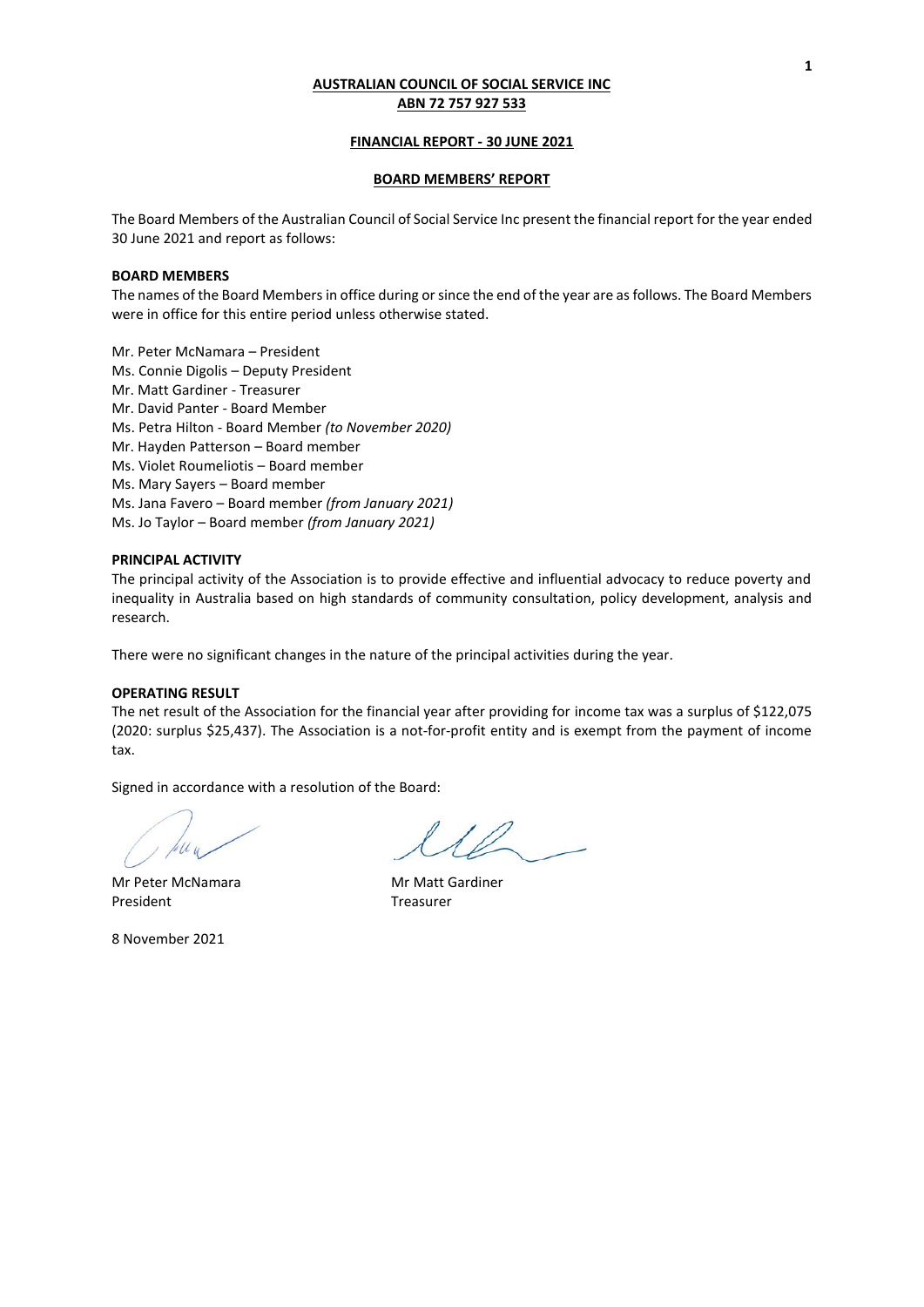# **STATEMENT OF FINANCIAL POSITION AS AT 30 JUNE 2021**

|                                  |             | 2021      | 2020      |
|----------------------------------|-------------|-----------|-----------|
|                                  | <b>Note</b> | \$        | \$        |
| <b>ASSETS</b>                    |             |           |           |
| <b>Current assets</b>            |             |           |           |
| Cash and cash equivalents        | 6           | 1,959,415 | 1,485,080 |
| Trade and other receivables      | 7           | 780,363   | 761,118   |
| <b>Total current assets</b>      |             | 2,739,778 | 2,246,198 |
| <b>Non-current assets</b>        |             |           |           |
| Property, plant and equipment    | 8           | 40,421    | 48,510    |
| Intangible assets                | 9           |           |           |
| Total non-current assets         |             | 40,421    | 48,510    |
| <b>TOTAL ASSETS</b>              |             | 2,780,199 | 2,294,708 |
| <b>LIABILITIES</b>               |             |           |           |
| <b>Current liabilities</b>       |             |           |           |
| Trade and other payables         | 10          | 1,623,858 | 1,311,102 |
| Employee benefits                | 11          | 398,590   | 340,158   |
| <b>Total current liabilities</b> |             | 2,022,448 | 1,651,260 |
| <b>Non-current liabilities</b>   |             |           |           |
| Employee benefits                | 11          | 22,415    | 30,187    |
| Total non-current liabilities    |             | 22,415    | 30,187    |
| <b>TOTAL LIABILITIES</b>         |             | 2,044,863 | 1,681,447 |
| <b>NET ASSETS</b>                |             | 735,336   | 613,261   |
| <b>FUNDS</b>                     |             |           |           |
| Accumulated funds                |             | 735,336   | 613,261   |
| <b>TOTAL FUNDS</b>               |             | 735,336   | 613,261   |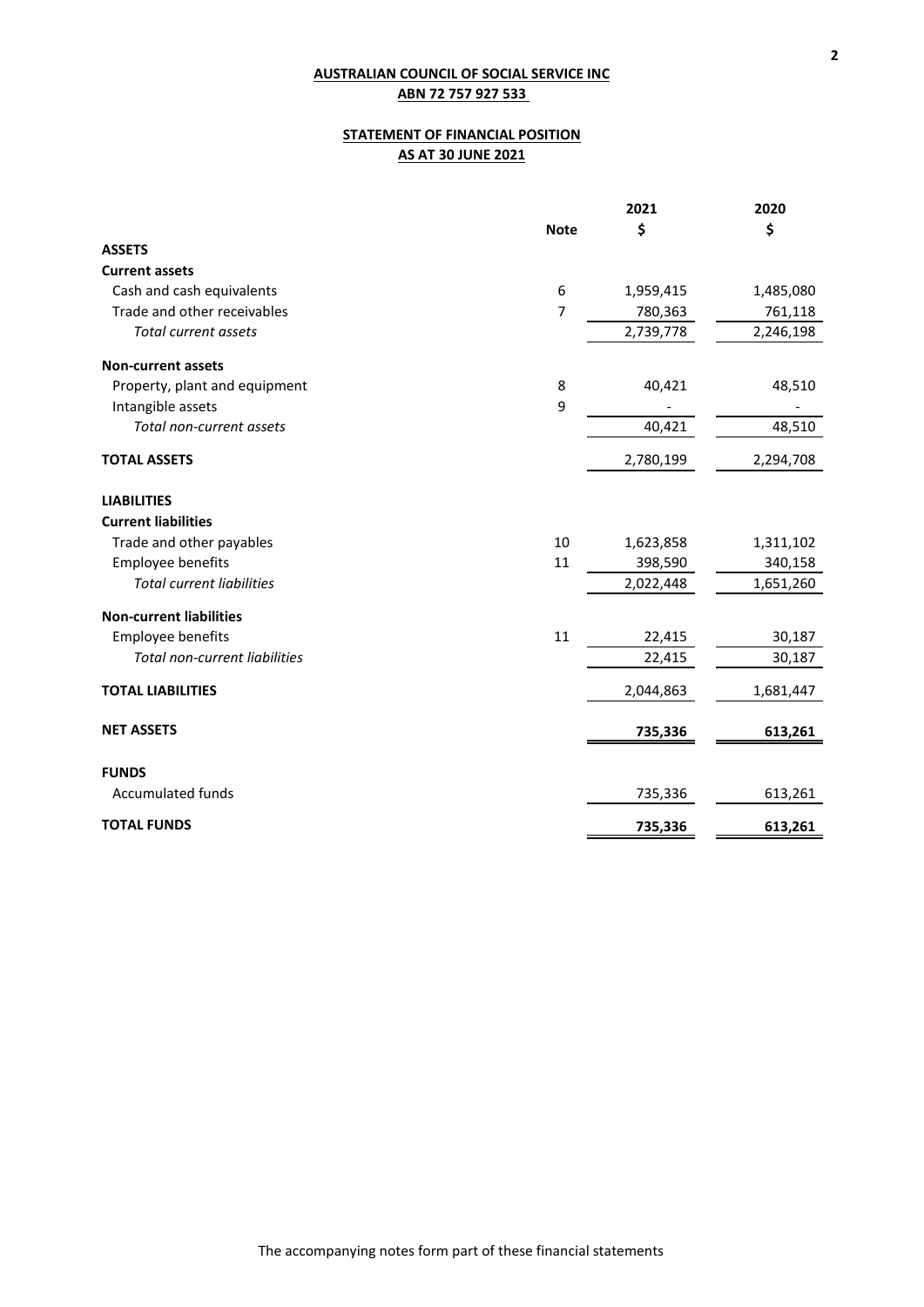# **STATEMENT OF PROFIT OR LOSS AND OTHER COMPREHENSIVE INCOME FOR THE YEAR ENDED 30 JUNE 2021**

|                                                    |             | 2021        | 2020          |
|----------------------------------------------------|-------------|-------------|---------------|
|                                                    | <b>Note</b> | \$          | \$            |
| Revenue                                            | 4           | 3,544,388   | 3,249,415     |
|                                                    |             | 3,544,388   | 3,249,415     |
| <b>Expenses</b>                                    |             |             |               |
| Administration and other expenses                  |             | (194, 676)  | (366, 369)    |
| Board and executive expenses                       |             | (3,905)     | (8,989)       |
| Computer expenses                                  |             | (73, 934)   | (87,001)      |
| Depreciation expenses                              | 5           | (17, 486)   | (16, 605)     |
| Employee benefits expense                          |             | (2,784,511) | (2,340,091)   |
| Fair value loss on financial assets                | 5           |             | (36, 176)     |
| Loss on disposal of property, plant, and equipment | 5           |             | (1, 183)      |
| Occupancy costs                                    |             | (120, 415)  | (120,000)     |
| Resource expenses                                  |             | (123, 666)  | (79, 550)     |
| Subscription expenses                              |             | (22, 464)   | (15, 625)     |
| Telephone costs                                    |             | (32, 945)   | (28, 115)     |
| Travel and accommodation expenses                  |             | (48, 311)   | (124, 274)    |
|                                                    |             | (3,422,313) | (3, 223, 978) |
| Surplus before income tax                          |             | 122,075     | 25,437        |
| Income tax expense                                 |             |             |               |
| Surplus for the year                               |             | 122,075     | 25,437        |
| Other comprehensive income for the year            |             |             |               |
| Total comprehensive income for the year            |             | 122,075     | 25,437        |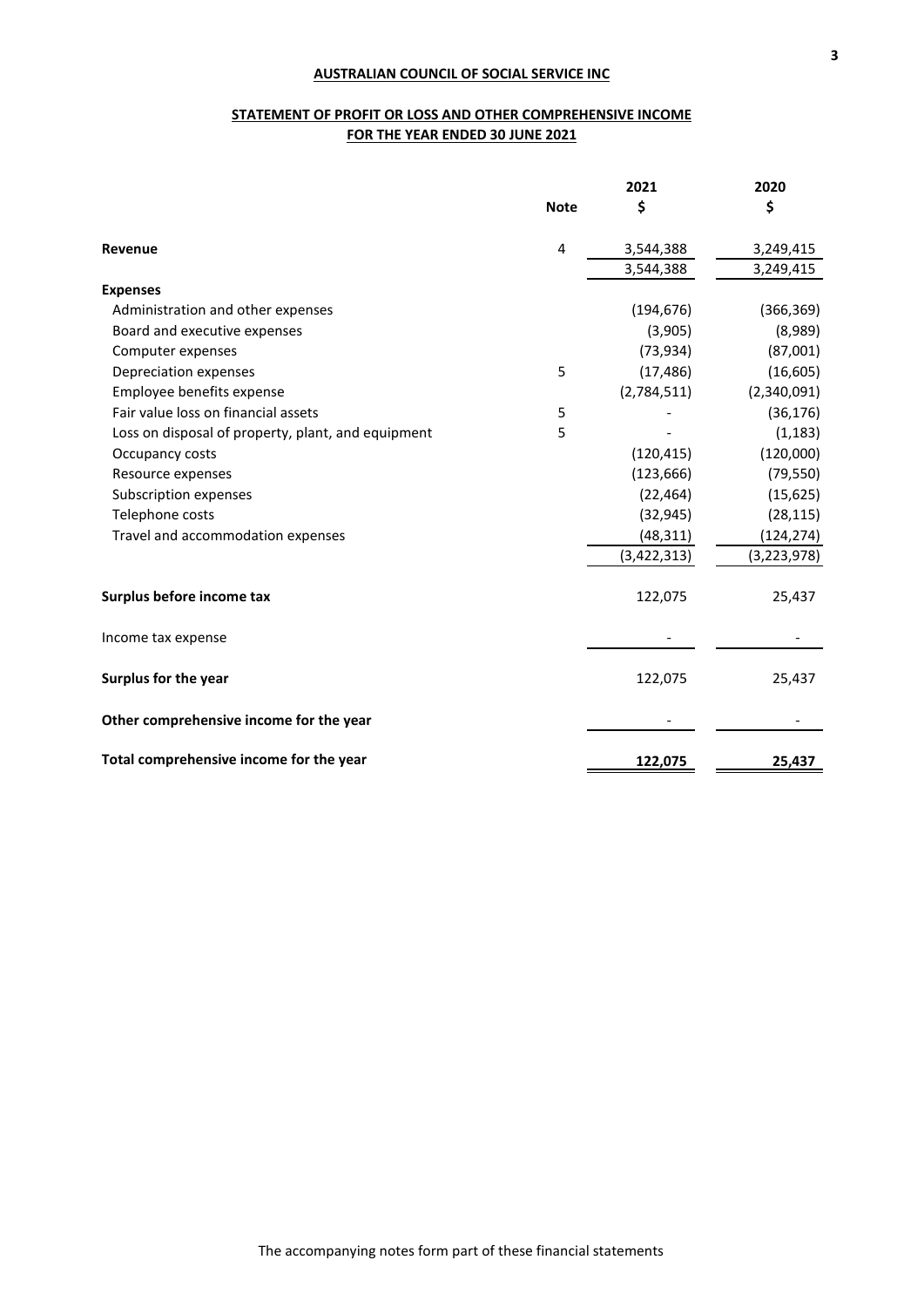# **STATEMENT OF CHANGES IN FUNDS FOR THE YEAR ENDED 30 JUNE 2021**

|                                         | Accumulated<br><b>Funds</b> | <b>Total</b> |  |
|-----------------------------------------|-----------------------------|--------------|--|
|                                         | \$                          | \$           |  |
| Balance at 1 July 2019                  | 587,824                     | 587,824      |  |
| Comprehensive income                    |                             |              |  |
| Surplus for the year                    | 25,437                      | 25,437       |  |
| Other comprehensive income              |                             |              |  |
| Total comprehensive income for the year | 25,437                      | 25,437       |  |
| Balance at 30 June 2020                 | 613,261                     | 613,261      |  |
| Balance at 1 July 2020                  | 613,261                     | 613,261      |  |
| <b>Comprehensive income</b>             |                             |              |  |
| Surplus for the year                    | 122,075                     | 122,075      |  |
| Other comprehensive income              |                             |              |  |
| Total comprehensive income for the year | 122,075                     | 122,075      |  |
| Balance at 30 June 2021                 | 735,336                     | 735,336      |  |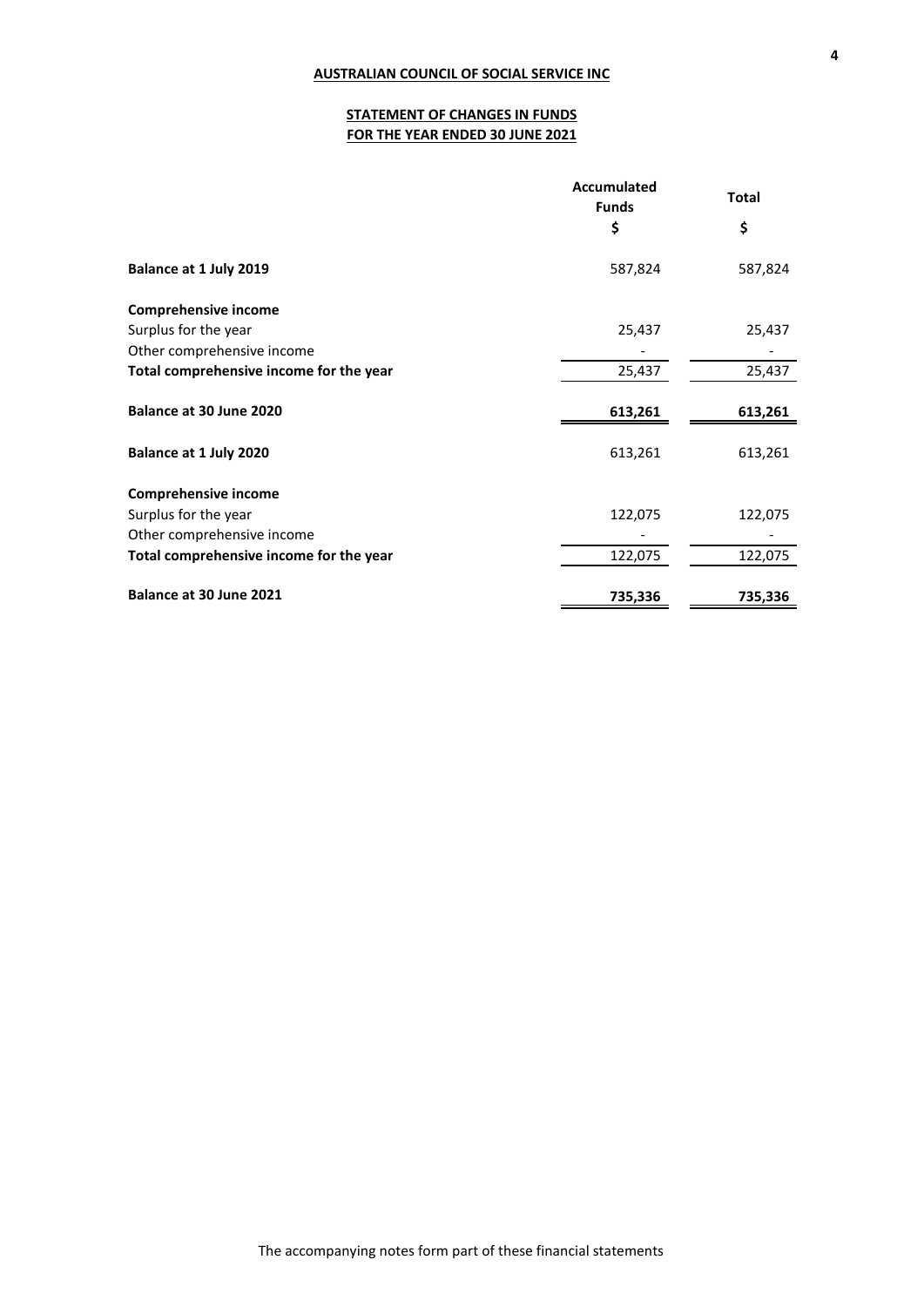# **STATEMENT OF CASH FLOWS FOR THE YEAR ENDED 30 JUNE 2021**

|                                                                  | <b>Note</b> | 2021        | 2020        |
|------------------------------------------------------------------|-------------|-------------|-------------|
|                                                                  |             | \$          | \$          |
| Cash flows from operating activities                             |             |             |             |
| Receipts from customers and government                           |             | 2,569,143   | 2,018,061   |
| Payments to suppliers and employees                              |             | (3,546,571) | (3,270,932) |
| Donations                                                        |             | 23,703      | 22,377      |
| Government grants received                                       |             | 1,308,339   | 1,171,509   |
| Investment income received                                       |             | 129,118     | (35, 711)   |
| Net cash flows from operating activities                         |             | 483,732     | (94, 696)   |
| Cash flows from investing activities                             |             |             |             |
| Proceeds from sale of property, plant and equipment              |             |             | 1,183       |
| Purchase of property, plant and equipment                        |             | (9, 397)    | (21,067)    |
| Net cash flows from investing activities                         |             | (9, 397)    | (19, 884)   |
| Net increase (decrease) in cash and cash equivalents             |             | 474,335     | (114, 580)  |
| Cash and cash equivalents at the beginning of the financial year |             | 1,485,080   | 1,599,660   |
| Cash and cash equivalents at the end of the financial year       | 6           | 1,959,415   | 1,485,080   |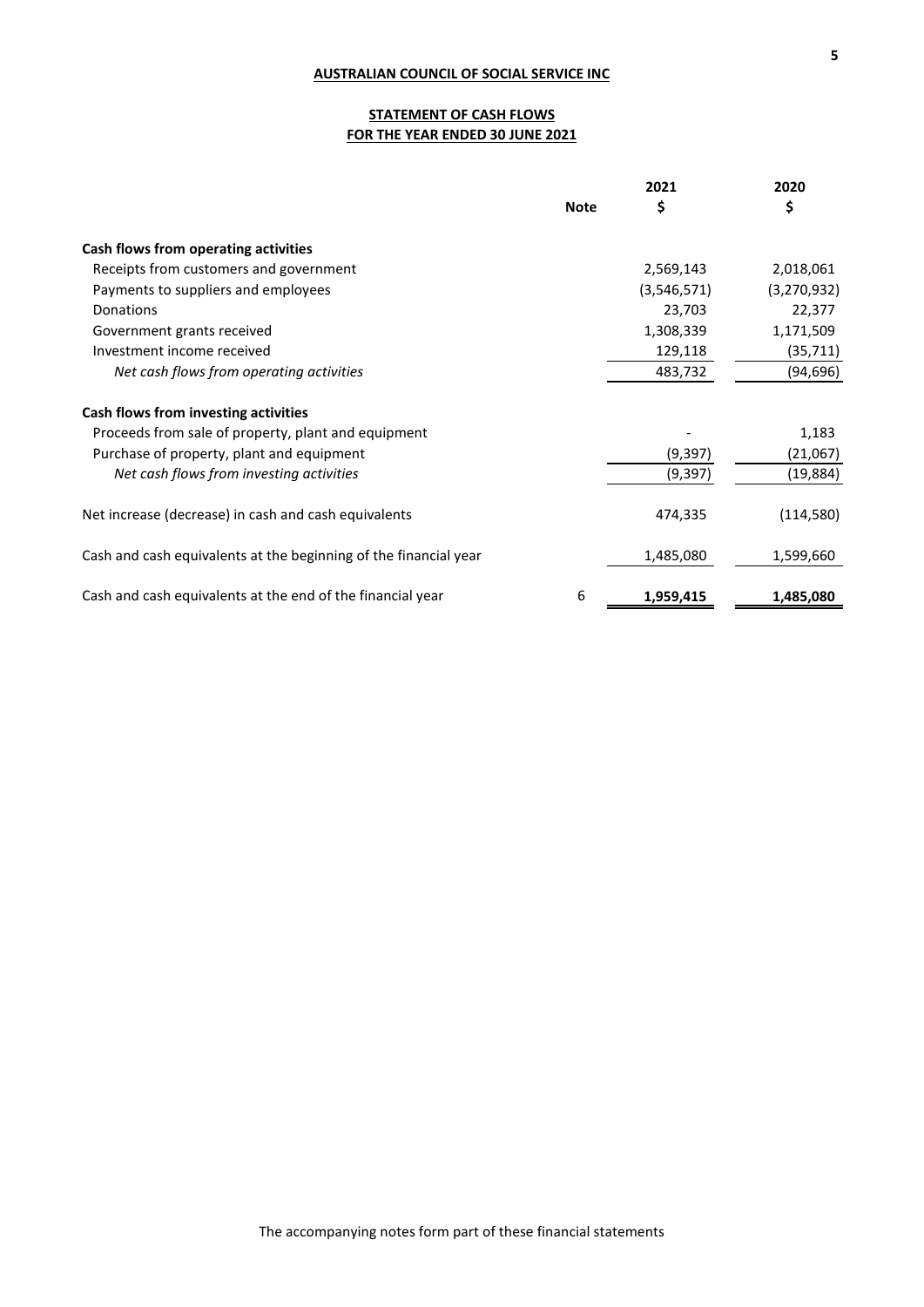# **NOTES TO THE FINANCIAL STATEMENTS FOR THE YEAR ENDED 30 JUNE 2021**

## **Note 1 - Reporting entity**

The financial report includes the financial statements and notes of the Australian Council of Social Service Inc. The Association is registered as a charity under the *Australian Charities and Not-for-profits Commission Act 2012*.

The financial statements were approved by the Board members on 8 November 2021.

# **Note 2 - Basis of preparation**

## *Statement of compliance*

The Australian Council of Social Service Inc applies Australian Accounting Standards - Reduced Disclosure Requirements as set out in AASB 1053: *Application of Tiers of Australian Accounting Standards* and AASB 2010- 2: *Amendments to Australian Accounting Standards arising from Reduced Disclosure Requirements.* 

These financial statements are general purpose financial statements that have been prepared in accordance with Australian Accounting Standards - Reduced Disclosure Requirements and the *Corporations Act 2001* and the *Australian Charities and Not-for-profits Commission Act 2012*. The Association is a not-for-profit entity for financial reporting purposes under Australian Accounting Standards.

Australian Accounting Standards set out accounting policies that the AASB has concluded would result in financial statements containing relevant and reliable information about transactions, events and conditions.

## *Basis of measurement*

The financial statements have been prepared under historical cost convention, as modified by revaluations to fair value for certain classes of assets and liabilities as described in the accounting policies.

## *Comparatives*

Where required by Accounting Standards comparative figures have been adjusted to conform to changes in presentation for the current financial year. Where the Association has retrospectively applied an accounting policy, made a retrospective restatement or reclassified items in its financial statements, an additional statement of financial position as at the beginning of the earliest comparative period will be disclosed.

## *New and revised standards that are effective for these financial statements*

Several amendments to Australian Accounting Standards and interpretations are mandatory for the 30 June 2021 reporting period. These include:

- *AASB 2018-6: Definition of a Business* (amendments to *AASB 3*)
- *AASB 2018-7: Definition of Material* (amendments to *AASB 101* and *AASB 108*)
- *AASB 2019-1: References to the Conceptual Framework* (revises the Conceptual Framework for Financial Reporting)
- *AASB 2020-4: Amendments to AASs - Covid-19-Related Rent Concessions* (amendments to *AASB 16*)

The amendments listed above did not have any impact on the amounts recognised in the current or prior periods but may affect future periods.

## *New standards and interpretations not yet adopted*

Certain new accounting standards, amendments and interpretations have been published that are not mandatory for 30 June 2021 reporting periods and have not been early adopted by the association. These include:

- *AASB 1060: General Purpose Financial Statements - Simplified Disclosures for For-Profit and Not-for-Profit Tier 2 Entities* (effective for the year ending 30 June 2022)
- *AASB 2020-1: Amendments to AASs - Classification of Liabilities as Current or Non-current* (effective for the year ending 30 June 2024)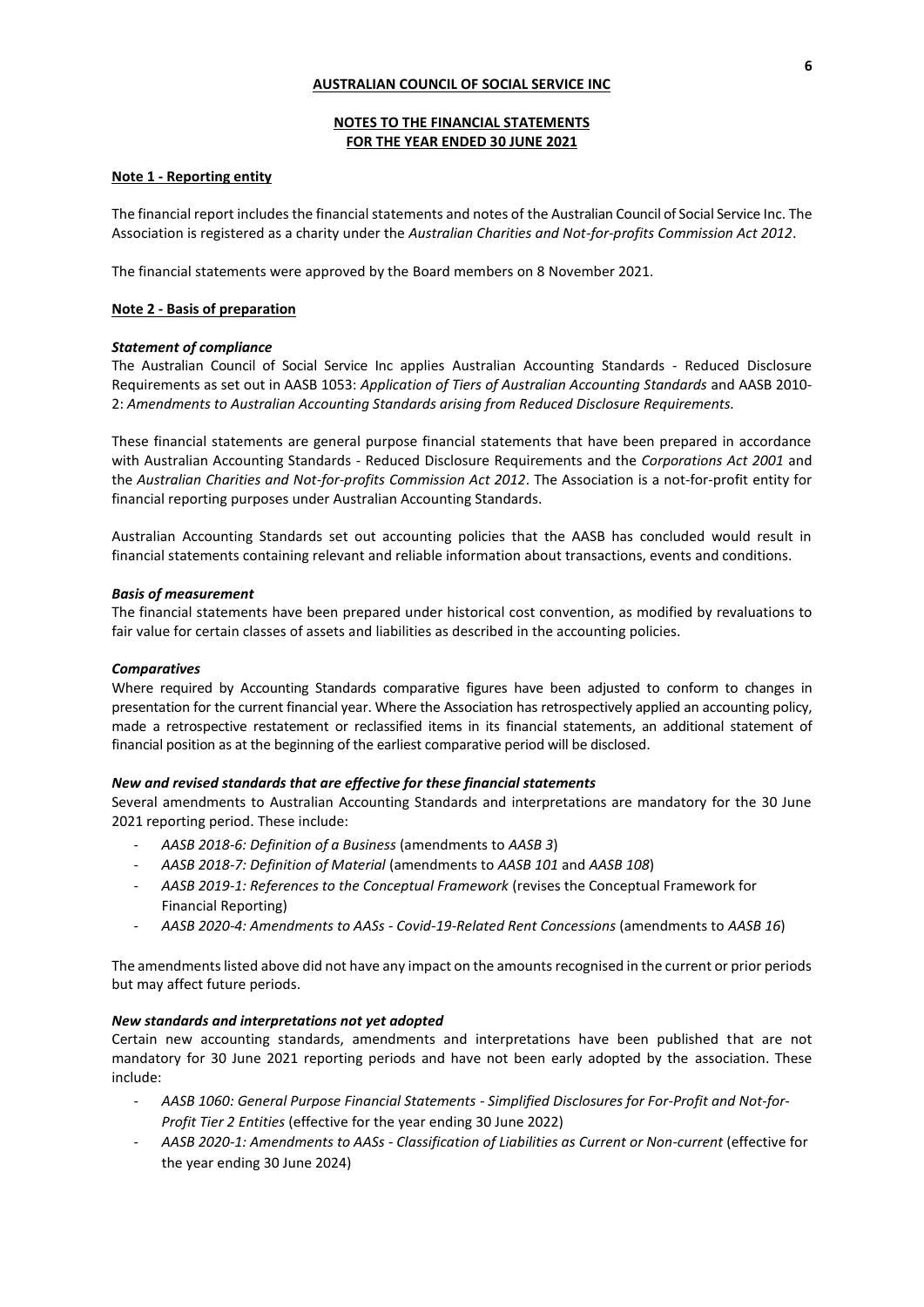## **NOTES TO THE FINANCIAL STATEMENTS FOR THE YEAR ENDED 30 JUNE 2021**

## **Note 2 - Basis of preparation (continued)**

#### *New standards and interpretations not yet adopted (continued)*

It is not expected that AASB 2020-1 will have a material impact on the association in future reporting periods. AASB 1060 may have a material impact on the association in future reporting periods and on foreseeable future transactions and disclosures since AASB 1060 acts to mandate that the association prepare a general purpose financial report under a new Simplified Disclosure Standard in future reporting periods. The association has not yet assessed the specific financial reporting impacts of AASB 1060.

### **Note 3 - Significant accounting policies**

The principal accounting policies adopted in the preparation of the financial report are set out below. These policies have been consistently applied to all the years presented, unless otherwise stated.

#### *Income tax*

The Australian Council of Social Service Inc is a not-for-profit exempt institution from income tax under Division 50 of the *Income Tax Assessment Act 1997*. In accordance with the income tax exemption status, no provision for income tax is raised in this financial report.

### *Goods and services tax (GST)*

Revenues, expenses and assets are recognised net of the amount of GST, except where the amount of GST incurred is not recoverable from the Australian Taxation Office (ATO).

Receivables and payables are stated inclusive of the amount of GST receivable or payable. The net amount of GST recoverable from, or payable to, the ATO is included with other receivables or payables in the statement of financial position.

Cash flows are presented on a gross basis. The GST components of cash flows arising from investing or financing activities which are recoverable from, or payable to, the ATO are presented as operating cash flows included in receipts from customers or payments to suppliers.

### *Revenue recognition*

Amounts disclosed as revenue are net of returns, trade allowances and duties and taxes including goods and services tax (GST). Revenue is recognised for the major business activities as follows:

#### *Grants*

Grant contributions for financial assistance are recognised as revenue when the Association obtains control over the asset comprising the contributions. When the Association does not have control of the contribution or does not have the right to receive the contribution or has not fulfilled grant conditions, the grant contribution is treated as deferred income.

#### *Interest revenue*

Interest revenue is measured in accordance with the effective interest method.

### *Donations and bequests*

The timing of the recognition of donations, grants and fundraising depends upon the point in time at which control of these monies is obtained. Control would normally occur upon the earlier of the receipt of the monies or notification that the monies have been secured.

### *Project income*

Project income is recognised in the period that the project occurs.

### *Membership*

Membership is recognised annually. Where income reviewed for periods exceeding the financial year end date, income has been proportioned on a pro rate basis.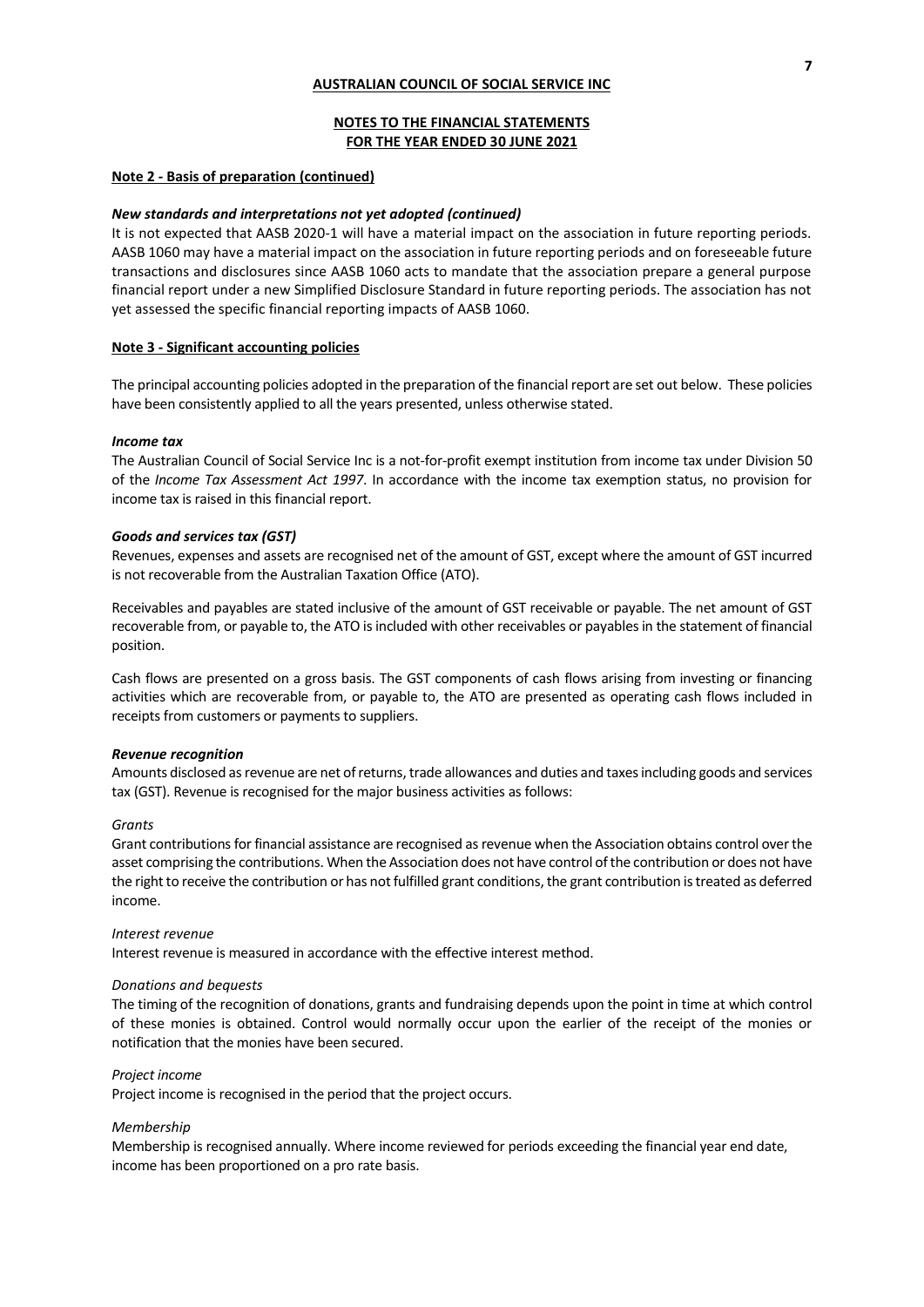## **NOTES TO THE FINANCIAL STATEMENTS FOR THE YEAR ENDED 30 JUNE 2021**

### **Note 3 - Significant accounting policies (continued)**

### *Cash and cash equivalents*

Cash and cash equivalents includes cash on hand, deposits held at call with financial institutions, other short-term, highly liquid investments with original maturities of twelve months or less that are readily convertible to known amounts of cash and which are subject to an insignificant risk of changes in value and bank overdrafts.

### *Trade receivables*

For all sources of recurrent income, trade receivables are recognised initially at fair value and subsequently measured at amortised cost, less provision for doubtful debts. Collectability of trade receivables is reviewed on an ongoing basis. Debts which are known to be uncollectible are written off. A provision for impairment in relation to doubtful receivables is established when there is objective evidence that the Association will not be able to collect all amounts due according to the original terms of receivables.

#### *Property, plant and equipment*

#### Recognition and measurement

Each class of property, plant and equipment is carried at cost less, where applicable, any accumulated depreciation and impairment losses. Cost includes expenditure that is directly attributable to the acquisition of the asset. Gains and losses on disposals are determined by comparing proceeds with carrying amount. These are included in the statement of comprehensive income. When revalued assets are sold, amounts included in the revaluation surplus relating to that asset are transferred to retained earnings.

#### Carrying Amount

The carrying amount of property, plant and equipment is reviewed annually by the Association to ensure that it is not in excess of the recoverable amount from those assets. The recoverable amount is assessed on the basis of the expected net cash flows that will be received from the assets' employment and subsequent disposal. The expected net cash flows have been discounted to their present values in determining recoverable amounts.

#### Depreciation

The depreciable amount of all property, plant and equipment, excluding freehold land and capital works in progress, is depreciated on a straight-line basis over the asset's useful life to the Association commencing from the time the asset is held ready for use.

#### Depreciation (continued)

The depreciation rates used for each class of depreciable assets are:

| Furniture, fixtures and fittings at cost | 20% |
|------------------------------------------|-----|
| Computer equipment at cost               | 30% |

The assets' residual values and useful lives are reviewed, and adjusted if appropriate, at the end of each reporting period. An asset's carrying amount is written down immediately to its recoverable amount if the asset's carrying amount is greater than its estimated recoverable amount.

#### *Intangible assets*

Software has a finite useful life and is carried at cost less accumulated amortisation and impairment losses. Amortisation is calculated using the straight-line method to allocate the cost of the software over its estimated useful life of five years.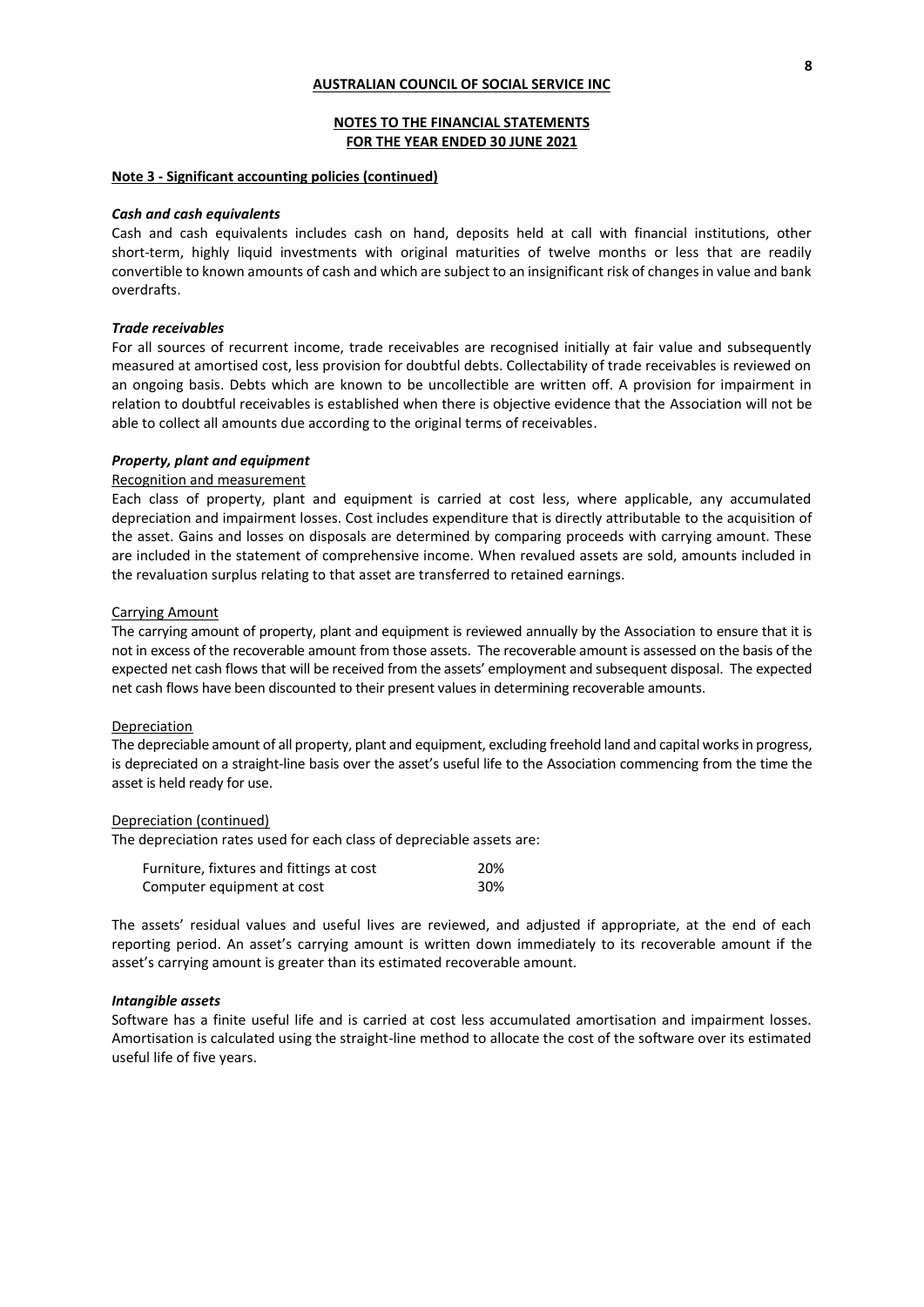## **NOTES TO THE FINANCIAL STATEMENTS FOR THE YEAR ENDED 30 JUNE 2021**

### **Note 3 - Significant accounting policies (continued)**

#### *Impairment of assets*

Assets that have an indefinite useful life are not subject to amortisation and are tested annually for impairment. Assets that are subject to amortisation are reviewed for impairment whenever events or changes in circumstances indicate that the carrying amount may not be recoverable. An impairment loss is recognised for the amount by which the asset's carrying amount exceeds its recoverable amount. The recoverable amount is the higher of an asset's fair value less costs to sell and value in use. For the purposes of assessing impairment, assets are grouped at the lowest levels for which there are separately identifiable cash flows (cash generating units).

Impairment losses are reversed when there is an indication that the impairment loss may no longer exist and there has been a change in the estimate used to determine the recoverable amount.

#### *Trade and other payables*

Trade and other payables represent the liability outstanding at the end of the reporting period for goods and services received by the Association during the reporting period, which remain unpaid. The balance is recognised as a current liability with the amounts normally paid within 30 days of recognition of the liability. The carrying amount of trade and other payables is deemed to reflect fair value.

#### *Income received in advance*

Income, other than government contract income, that is received before the service to which the payment relates has been provided is recorded as a liability until such time as the service has been provided, at which time it is recognised in the statement of profit or loss and other comprehensive income.

### *Employee benefits*

#### *Short-term employee benefits*

Liabilities for wages and salaries, including non-monetary benefits, annual leave and long service leave expected to be settled wholly within 12 months of the reporting date are measured at the amounts expected to be paid when the liabilities are settled.

### *Other long-term employee benefits*

The liability for annual leave and long service leave not expected to be settled within 12 months of the reporting date are measured at the present value of expected future payments to be made in respect of services provided by employees up to the reporting date using the projected unit credit method. Consideration is given to expected future wage and salary levels, experience of employee departures and periods of service. Expected future payments are discounted using market yields at the reporting date on high quality corporate bonds with terms to maturity and currency that match, as closely as possible, the estimated future cash outflows.

### *Defined contribution superannuation expense*

Contributions to defined contribution superannuation plans are expensed in the period in which they are incurred.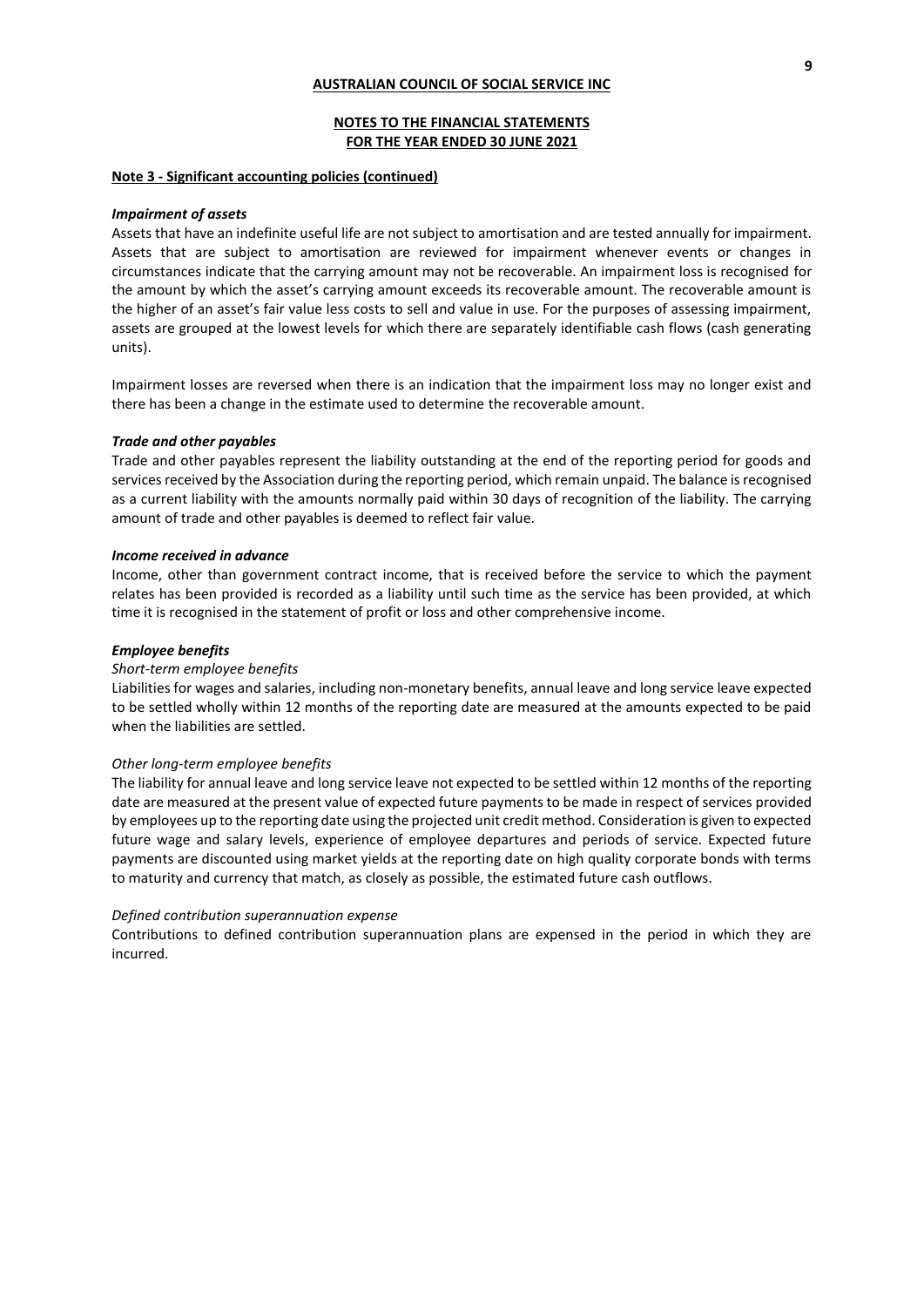# **NOTES TO THE FINANCIAL STATEMENTS FOR THE YEAR ENDED 30 JUNE 2021**

|                                                       | 2021      | 2020      |
|-------------------------------------------------------|-----------|-----------|
|                                                       | \$        | \$        |
| Note 4 - Revenue                                      |           |           |
| <b>Operating revenue</b>                              |           |           |
| <b>Grants funding</b>                                 | 935,999   | 927,875   |
| Government support - COVID-19                         | 213,000   | 161,500   |
| Project income                                        | 1,295,424 | 1,030,317 |
| Sponsorship fees                                      | 375,105   | 440,000   |
| Membership fees                                       | 532,901   | 447,430   |
| Other operating revenue                               | 119,880   | 179,781   |
|                                                       | 3,472,309 | 3,186,903 |
| Other revenue                                         |           |           |
| Donations                                             | 19,411    | 13,929    |
| Investment income                                     | 48,376    | 40,135    |
| Other income                                          | 4,292     | 8,448     |
|                                                       | 72,079    | 62,512    |
| Total revenue                                         | 3,544,388 | 3,249,415 |
| Note 5 - Expenses                                     |           |           |
| Depreciation and amortisation expenses                |           |           |
| Furniture and computer equipment                      | 17,486    | 15,772    |
| Software                                              |           | 833       |
| Total depreciation and amortisation expenses          | 17,486    | 16,605    |
| Net loss on disposal of property, plant and equipment |           | 1,183     |
| Net fair value loss on financial assets               |           | 36,176    |
| Note 6 - Cash and cash equivalents                    |           |           |
| Cash at bank and on hand                              | 1,129,641 | 647,063   |
| Term deposits                                         | 829,774   | 838,017   |
| Total cash and cash equivalents                       | 1,959,415 | 1,485,080 |
| <b>Note 7 - Trade and other receivables</b>           |           |           |
| Current                                               |           |           |
| Trade receivables                                     | 703,286   | 644,136   |
| Accrued income                                        | 2,001     | 82,743    |
| Other receivables                                     | 37,486    | 17,181    |
| Prepayments                                           | 37,590    | 17,058    |
| Total current trade and other receivables             | 780,363   | 761,118   |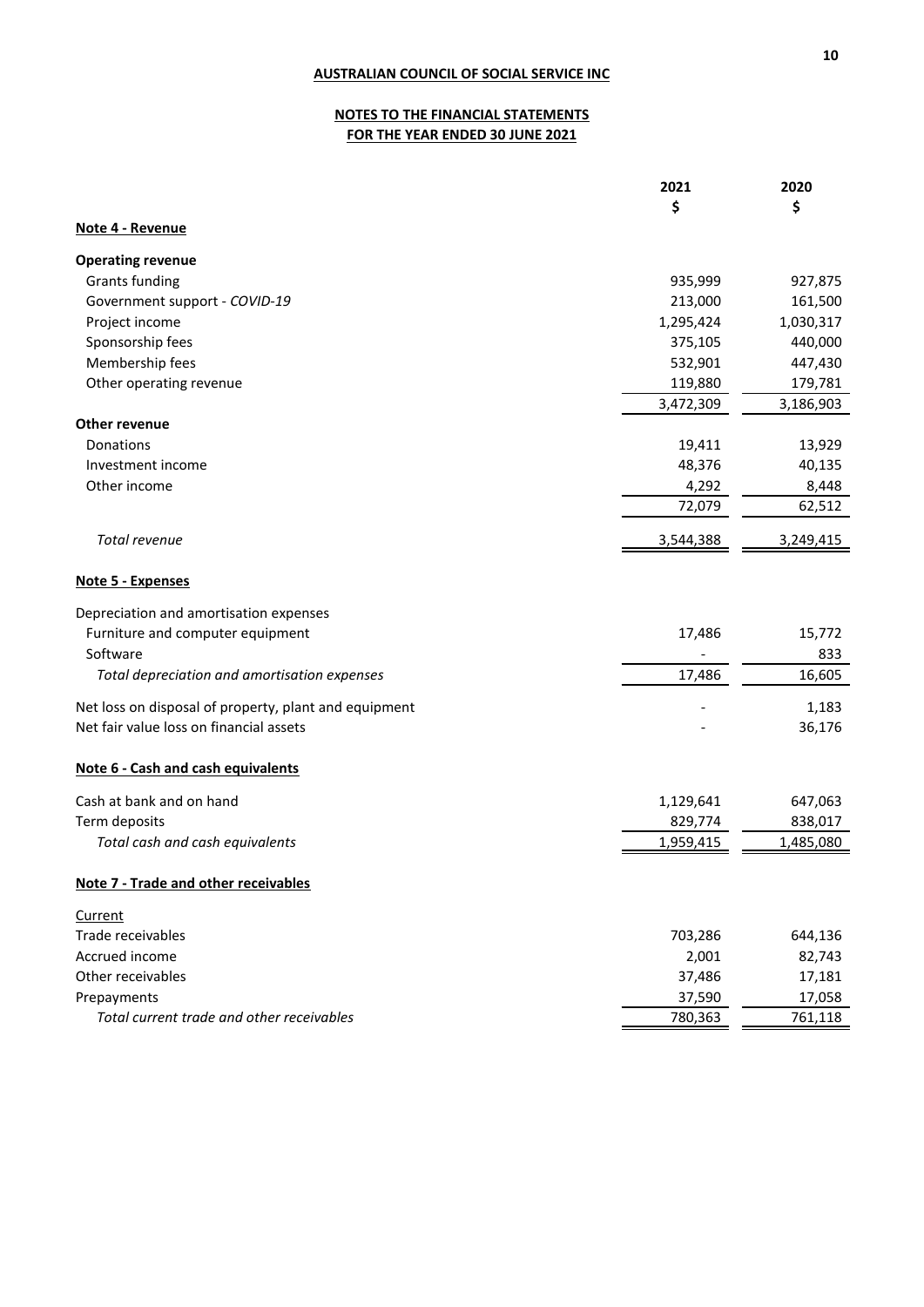# **NOTES TO THE FINANCIAL STATEMENTS FOR THE YEAR ENDED 30 JUNE 2021**

# **Note 8 - Property, plant and equipment**

|                                        | Computer<br>Equipment | <b>Furniture and</b><br><b>Fixtures</b> | <b>Total</b> |
|----------------------------------------|-----------------------|-----------------------------------------|--------------|
|                                        | \$                    | \$                                      | \$           |
| At 30 June 2020                        |                       |                                         |              |
| Cost                                   | 109,749               | 32,735                                  | 142,484      |
| Accumulated depreciation               | (71, 513)             | (22, 461)                               | (93, 974)    |
| Net carrying amount                    | 38,236                | 10,274                                  | 48,510       |
| <b>Movements in carrying amounts</b>   |                       |                                         |              |
| Opening net carrying amount            | 38,236                | 10,274                                  | 48,510       |
| <b>Additions</b>                       | 9,397                 |                                         | 9,397        |
| Depreciation charge for the year       | (14, 024)             | (3, 462)                                | (17, 486)    |
| Closing net carrying amount            | 33,609                | 6,812                                   | 40,421       |
| At 30 June 2021                        |                       |                                         |              |
| Cost                                   | 119,146               | 32,735                                  | 151,881      |
| Accumulated depreciation               | (85, 537)             | (25, 923)                               | (111, 460)   |
| Net carrying amount                    | 33,609                | 6,812                                   | 40,421       |
|                                        |                       | 2021                                    | 2020         |
|                                        |                       | \$                                      | \$           |
| Note 9 - Intangible assets             |                       |                                         |              |
| <b>Software</b>                        |                       |                                         |              |
| Cost                                   |                       | 39,138                                  | 39,138       |
| Accumulated amortisation               |                       | (39, 138)                               | (39, 138)    |
| Total intangible assets                |                       |                                         |              |
| <b>Movements in carrying amounts</b>   |                       |                                         |              |
| Opening net carrying amount            |                       |                                         | 833          |
| Amortisation charge for the year       |                       |                                         | (833)        |
| Closing net carrying amount            |                       |                                         |              |
| Note 10 - Trade and other payables     |                       |                                         |              |
| <b>Current</b>                         |                       |                                         |              |
| Trade payables                         |                       | 131,539                                 | 70,020       |
| Income in advance                      |                       | 1,326,646                               | 1,074,306    |
| Other payables                         |                       | 165,673                                 | 166,776      |
| Total current trade and other payables |                       | 1,623,858                               | 1,311,102    |
| Note 11 - Employee benefits            |                       |                                         |              |
| Current                                |                       |                                         |              |
| Annual leave                           |                       | 191,696                                 | 167,369      |
| Long service leave                     |                       | 206,894                                 | 172,789      |
| Total current employee benefits        |                       | 398,590                                 | 340,158      |
| Non-current                            |                       |                                         |              |
| Long service leave                     |                       | 22,415                                  | 30,187       |
| Total non-current employee benefits    |                       | 22,415                                  | 30,187       |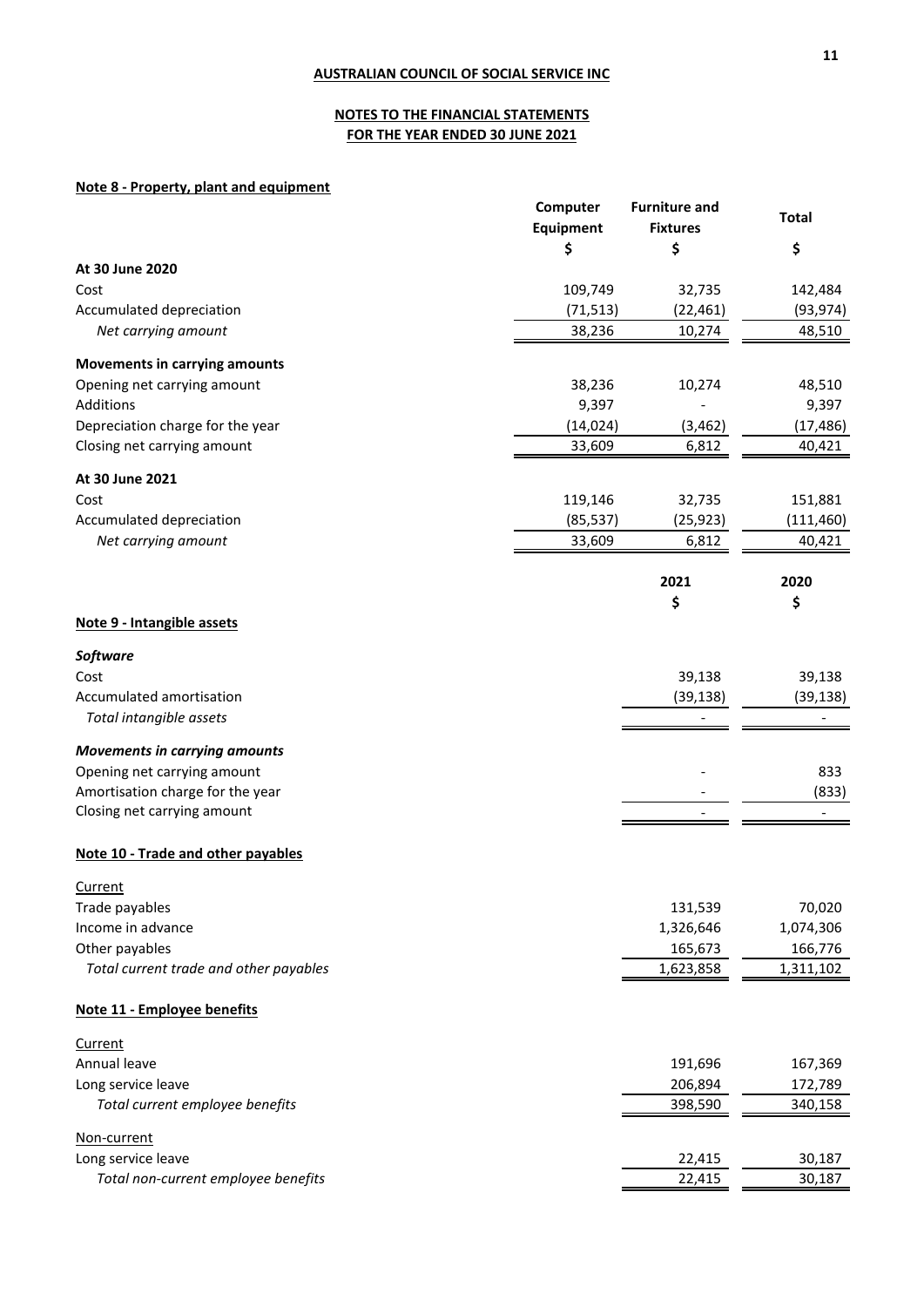# **NOTES TO THE FINANCIAL STATEMENTS FOR THE YEAR ENDED 30 JUNE 2021**

|                                                                   | 2021    | 2020    |
|-------------------------------------------------------------------|---------|---------|
|                                                                   | \$      | \$      |
| Note 12 - Key management personnel                                |         |         |
| Remuneration of key management personnel                          |         |         |
| The aggregate amount of compensation paid to key personnel during |         |         |
| the year was:                                                     | 270,180 | 251,152 |
| Note 13 - Charitable fundraising activities                       |         |         |
| (a) Fundraising income and expenditure                            |         |         |
| <b>Gross proceeds from fundraising</b>                            |         |         |
| Donations - General                                               | 19,411  | 13,929  |
| Contributions - Poverty and Inequality Project                    | 150,000 | 212,206 |
| Contributions - Raise the Rate                                    | 534,067 | 545,484 |
| Contributions - COVID-19 Project                                  | 245,931 | 31,469  |
| Contributions - EMP                                               | 39,499  |         |
| <b>Total proceeds</b>                                             | 988,908 | 803,088 |
| <b>Expenditure on direct services</b>                             |         |         |
| Direct fundraising costs                                          | 70,784  | 43,405  |
| <b>Total expenses</b>                                             | 70,784  | 43,405  |
| Surplus from fundraising                                          | 918,124 | 759,683 |
| Funds spent on ACOSS projects                                     | 918,124 | 759,683 |
| Surplus (deficit)                                                 |         |         |
| (b) Key fundraising ratios                                        |         |         |
| Total cost of fundraising (A)                                     | 70,784  | 43,405  |
| Gross proceeds from fundraising (B)                               | 988,908 | 803,088 |
| $(A)$ divided by $(B)$                                            | 7%      | 5%      |
| Net surplus from fundraising (C)                                  | 918,124 | 759,683 |
| Gross proceeds from fundraising (B)                               | 988,908 | 803,088 |
| $(C)$ divided by $(B)$                                            | 93%     | 95%     |
| Funds spent on ACOSS projects (A)                                 | 918,124 | 759,683 |
| Gross proceeds from fundraising (B)                               | 988,908 | 803,088 |
| $(A)$ divided by $(B)$                                            | 93%     | 95%     |
|                                                                   |         |         |

# *(c) Fundraising income activities*

Donations were sought, predominantly for specific projects, as listed.

# *(d) Expenditure of funds raised*

All donations were applied to ACOSS project work.

# *(e) Board Members' Declaration*

Made in accordance with a resolution of the Board Members under the *Charitable Fundraising Act 1991* .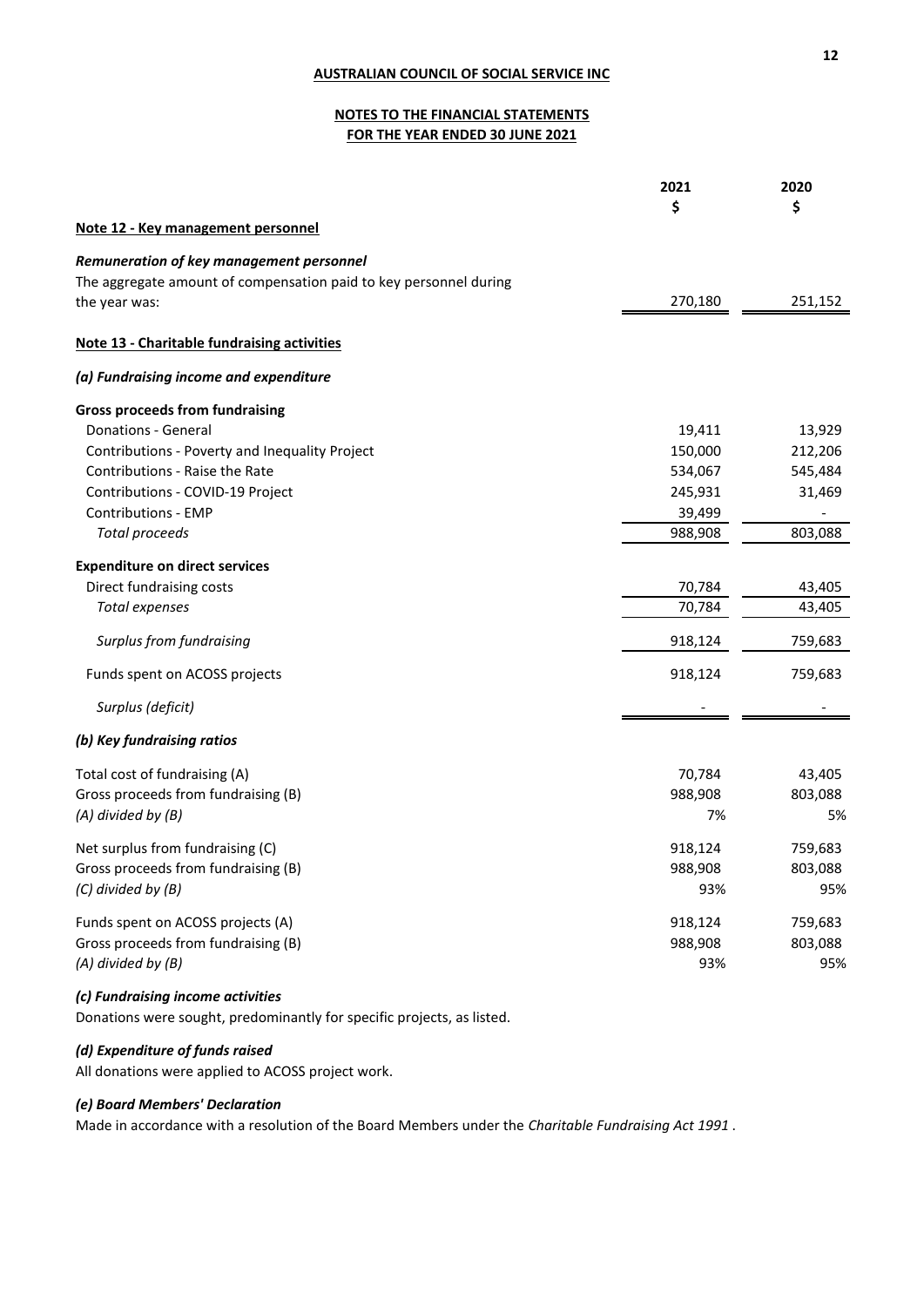# **NOTES TO THE FINANCIAL STATEMENTS FOR THE YEAR ENDED 30 JUNE 2021**

# **Note 14 - Events occurring after balance date**

Subsequent to the end of the financial year, there remains a degree of uncertainty in relation to future economic and other impacts of the COVID-19 pandemic, emergency control measures and progressive withdrawal of Government emergency support.

At the date of signing the financial statements the Board Members' are unable to determine what financial effects the outbreak of the virus could have on the Association in the coming financial period.

No financial effects arising from the economic impacts of the virus have been included in the financial statements for the year ended 30 June 2021. The Board Members' acknowledge their responsibility to continuously monitor the situation and evaluate this impact including its ability to pay its debts as and when they become due and payable.

There were no other significant events occurring after balance date.

## **Note 15 - Association Details**

The registered office and principal place of business of the Association is: Level 3, 219-241 Cleveland Street Strawberry Hills NSW 2012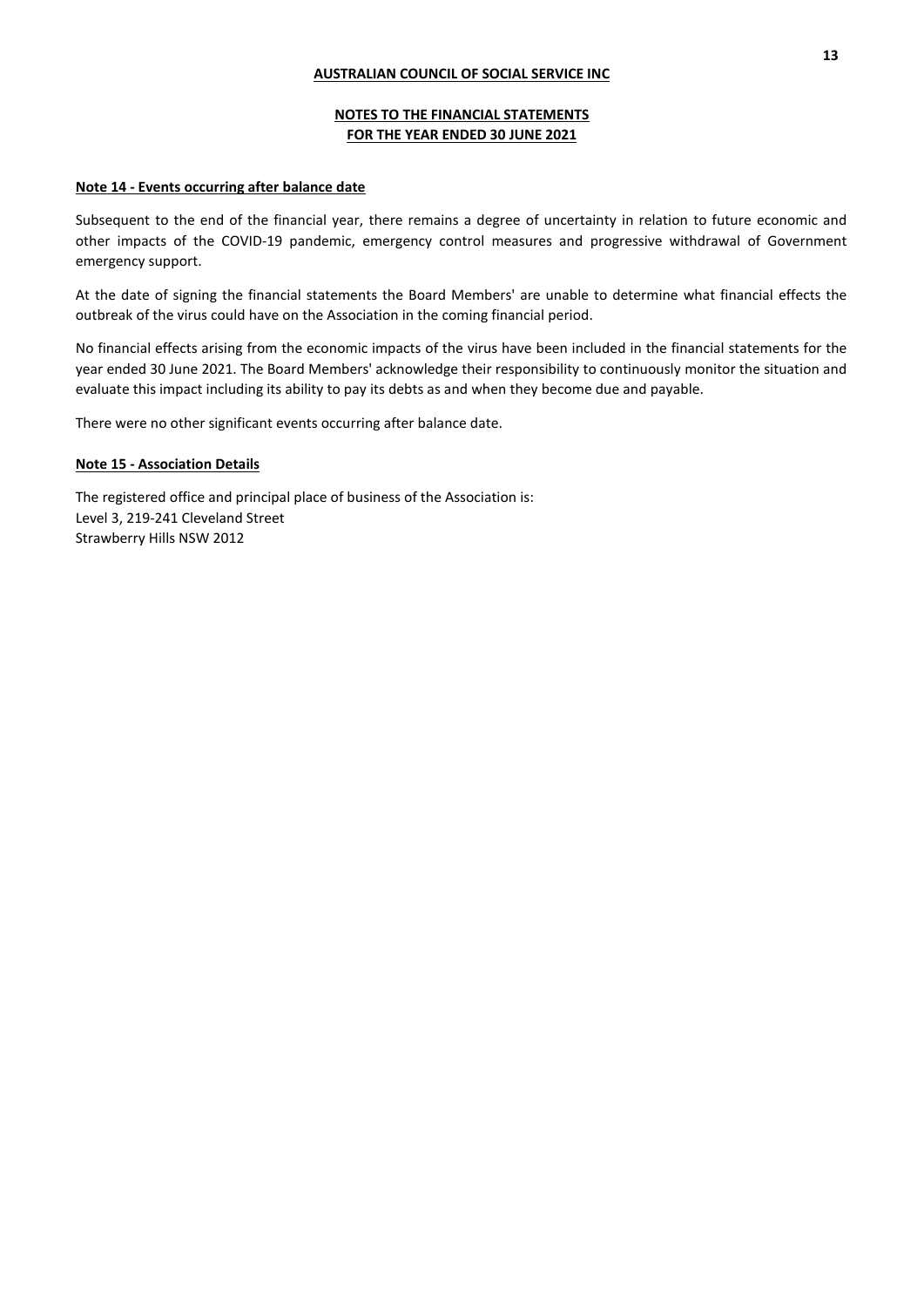# **FINANCIAL REPORT - 30 JUNE 2021**

# **BOARD MEMBERS' DECLARATION**

The Board of the Australian Council of Social Service Inc declare that:

- 1. The financial statements, which comprises the statement of financial position as at 30 June 2021, and the statement of profit or loss and other comprehensive income, statement of changes in funds and statement of cash flows for the year ended on that date, a summary of significant accounting policies and other explanatory notes are in accordance with the *Associations Incorporation Act 1991 (ACT)* and the *Australian Charities and Not-for-profits Commission Act 2012* and:
	- (a) comply with Australian Accounting Standards Reduced Disclosure Requirements (including Australian Accounting Interpretations) and the *Australian Charities and Not-for-profits Commission Regulation 2013*; and
	- (b) give a true and fair view of the financial position as at 30 June 2021 and of the performance for the year ended on that date of the Association.
- 2. In the opinion of the Board Members there are reasonable grounds to believe that the Association will be able to pay its debts as and when they become due and payable.

This declaration is made in accordance with a resolution of the Board.

Mr Peter McNamara Mr Matt Gardiner President Treasurer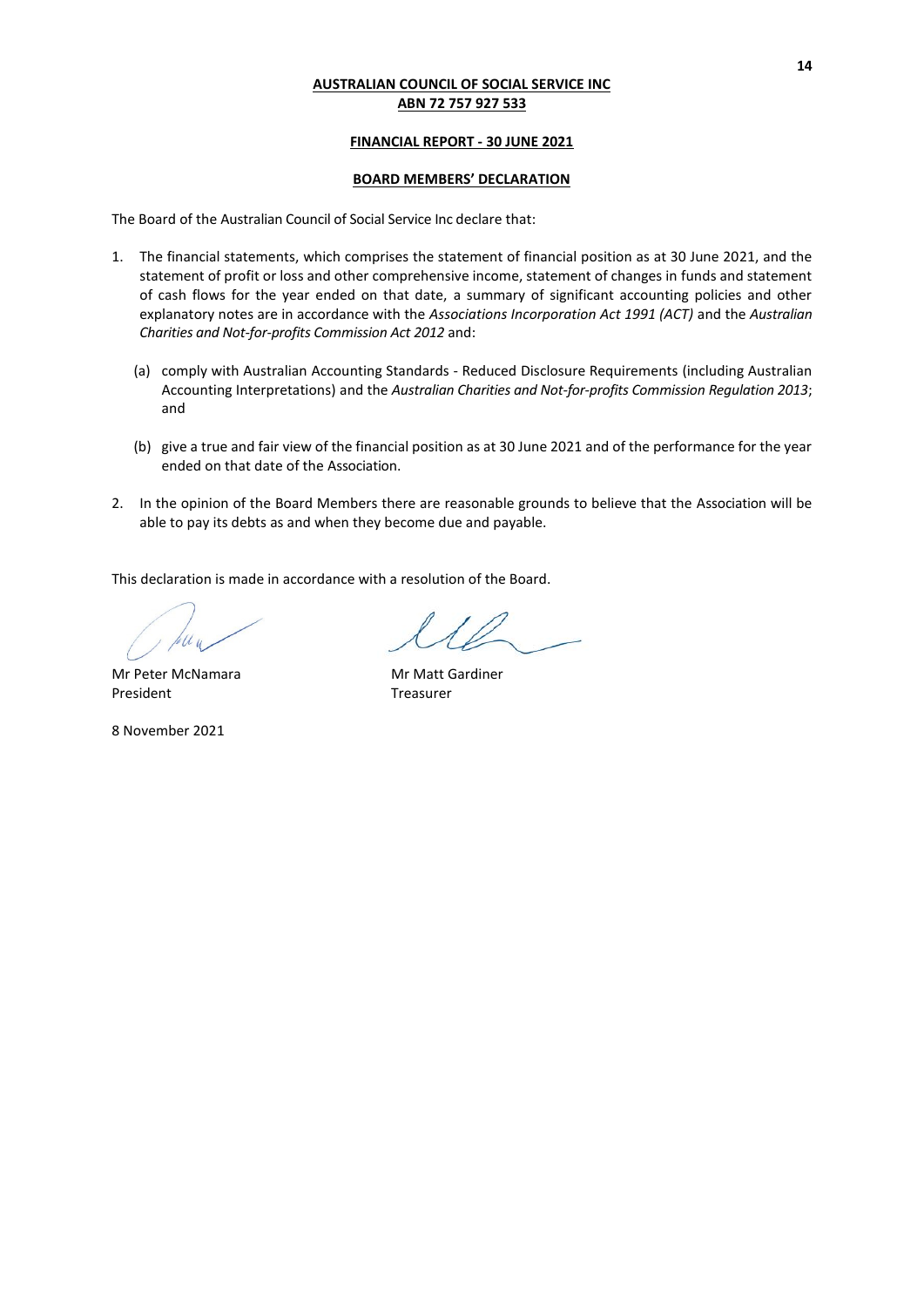# **FINANCIAL REPORT - 30 JUNE 2021**

# **BOARD MEMBERS' DECLARATION UNDER THE** *CHARITABLE FUNDRAISING ACT 1991*

In the opinion of the Board Members of the Australian Council of Social Service Inc:

- (i) The financial statements and notes thereto give a true and fair view of all income and expenditure with respect to fundraising appeals conducted by the organisation for the year ended 30 June 2021; and
- (ii) The statement of financial position as at 30 June 2021 gives a true and fair view of the state of affairs of the Association with respect to fundraising appeals conducted by the organisation; and
- (iii) The provisions of the *Charitable Fundraising Act 1991*, the regulations under that Act, and the conditions attached to the authority to fundraise have been complied with by the organisation; and
- (iv) The internal controls exercised by the Association are appropriate and effective in accounting for all income received and applied by the organisation from any of its fundraising appeals.

This declaration is made in accordance with a resolution of the Board.

President Treasurer

10

Mr Peter McNamara Mr Matt Gardiner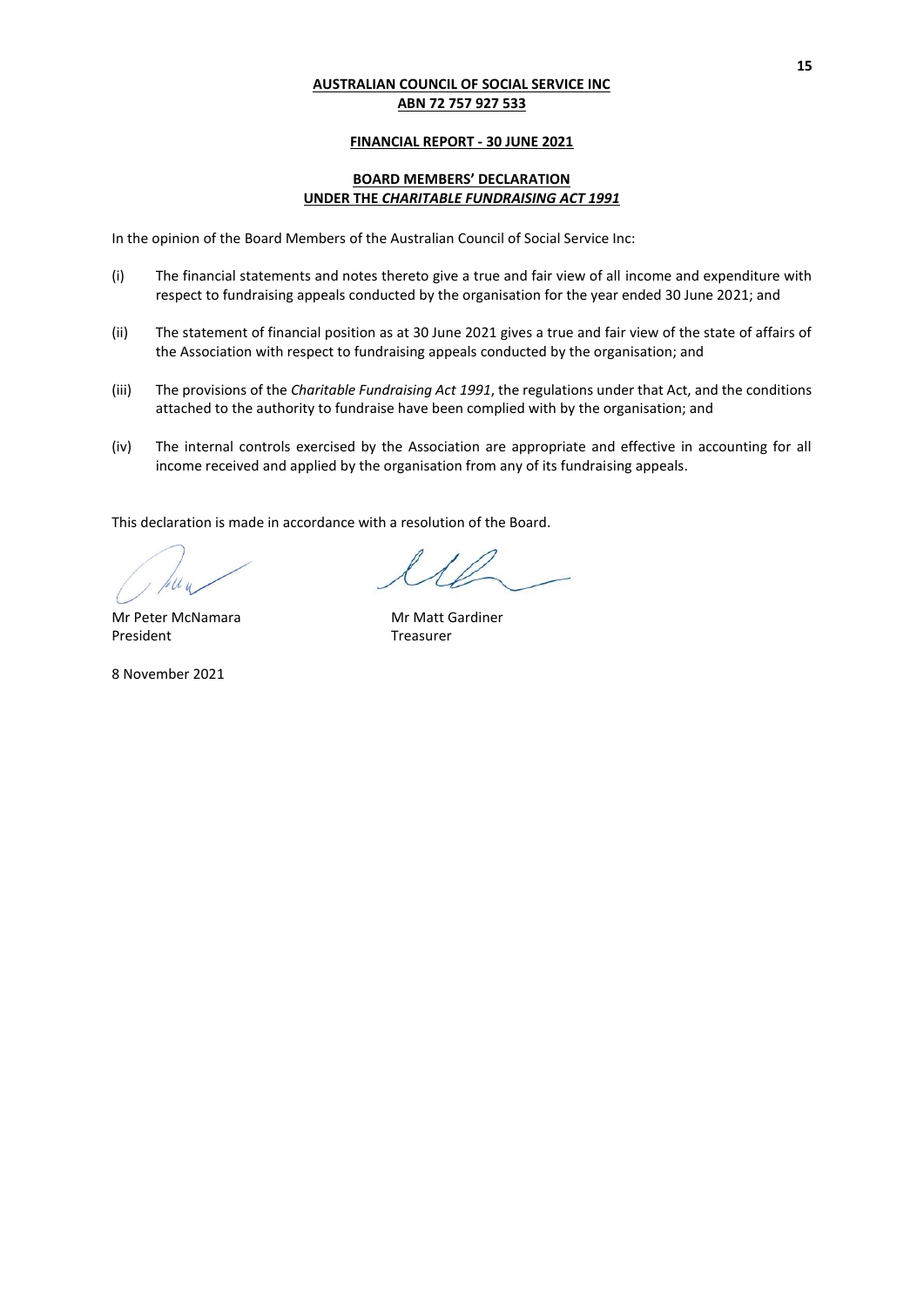

LEVEL 2 / TOWER 1 / 495 VICTORIA AVE CHATSWOOD NSW 2067 / AUSTRALIA

PO BOX 5515 CHATSWOOD NSW 2057 / AUSTRALIA TEL: 61 2 9412 3033 FAX: 61 2 9411 3242 EMAIL: INFO@STEWARTBROWN.COM.AU WEB: WWW.STEWARTBROWN.COM.AU ABN: 63 271 338 023

**16**

**CHARTERED ACCOUNTANTS** 

# **AUSTRALIAN COUNCIL OF SOCIAL SERVICE INC ABN 72 757 927 533**

# **FINANCIAL REPORT - 30 JUNE 2021**

# **INDEPENDENT AUDITOR'S REPORT TO THE MEMBERS OF AUSTRALIAN COUNCIL OF SOCIAL SERVICE INC**

## *Opinion*

We have audited the financial report of the Australian Council of Social Service Inc which comprises the statement of financial position as at 30 June 2021, the statement of profit or loss and other comprehensive income, the statement of changes in funds and statement of cash flows for the year then ended, notes comprising a summary of significant accounting policies and other explanatory information, and the Board Members Declaration.

In our opinion, the accompanying financial report of the Australian Council of Social Service is in accordance with the *Associations Incorporation Act 1991 (ACT)* and the *Australian Charities and Not-for-profits Commission Act 2012*, including:

- a) giving a true and fair view of the Association's financial position as at 30 June 2021 and of its financial performance for the year then ended, and
- b) complying with Australian Accounting Standards Reduced Disclosure Requirements and the *Australian Charities and Not-for-profits Commission Regulation 2013*.

### *Basis for Opinion*

We conducted our audit in accordance with Australian Auditing Standards. Our responsibilities under those standards are further described in the *Auditor's Responsibility for the Audit of the Financial Report* section of our report. We are independent of the Association in accordance with the auditor independence requirements of the *Associations Incorporation Act 1991 (ACT)* and *Australian Charities and Not-for-profits Commission Act 2012*  and the ethical requirements of the Accounting Professional and Ethical Standards Board's APES 110 *Code of Ethics for Professional Accountants* (the Code) that are relevant to our audit of the financial report in Australia. We have also fulfilled our other ethical responsibilities in accordance with the Code.

We confirm that the independence declaration required by the *Associations Incorporation Act 1991 (ACT)* and *Australian Charities and Not-for-profits Commission Act 2012*, which has been given to the Board Members of the Association, would be in the same terms if given to the Board Members as at the time of this auditor's report.

We believe that the audit evidence we have obtained is sufficient and appropriate to provide a basis for our opinion.

## *Board Members' Responsibility for the Financial Report*

The Board Members of the Association are responsible for the preparation of the financial report that gives a true and fair view in accordance with Australian Accounting Standards - Reduced Disclosure Requirements and the *Australian Charities and Not-for-profits Commission Act 2012* and for such internal control as the Board Members determine is necessary to enable the preparation of a financial report that gives a true and fair view and is free from material misstatement, whether due to fraud or error.

In preparing the financial report, the Board Members are responsible for assessing the Association's ability to continue as a going concern, disclosing, as applicable, matters related to going concern and using the going concern basis of accounting unless the Board Members either intend to liquidate the Association or to cease operations, or have no realistic alternative but to do so.

The Board Members are responsible for overseeing the Association's financial reporting process.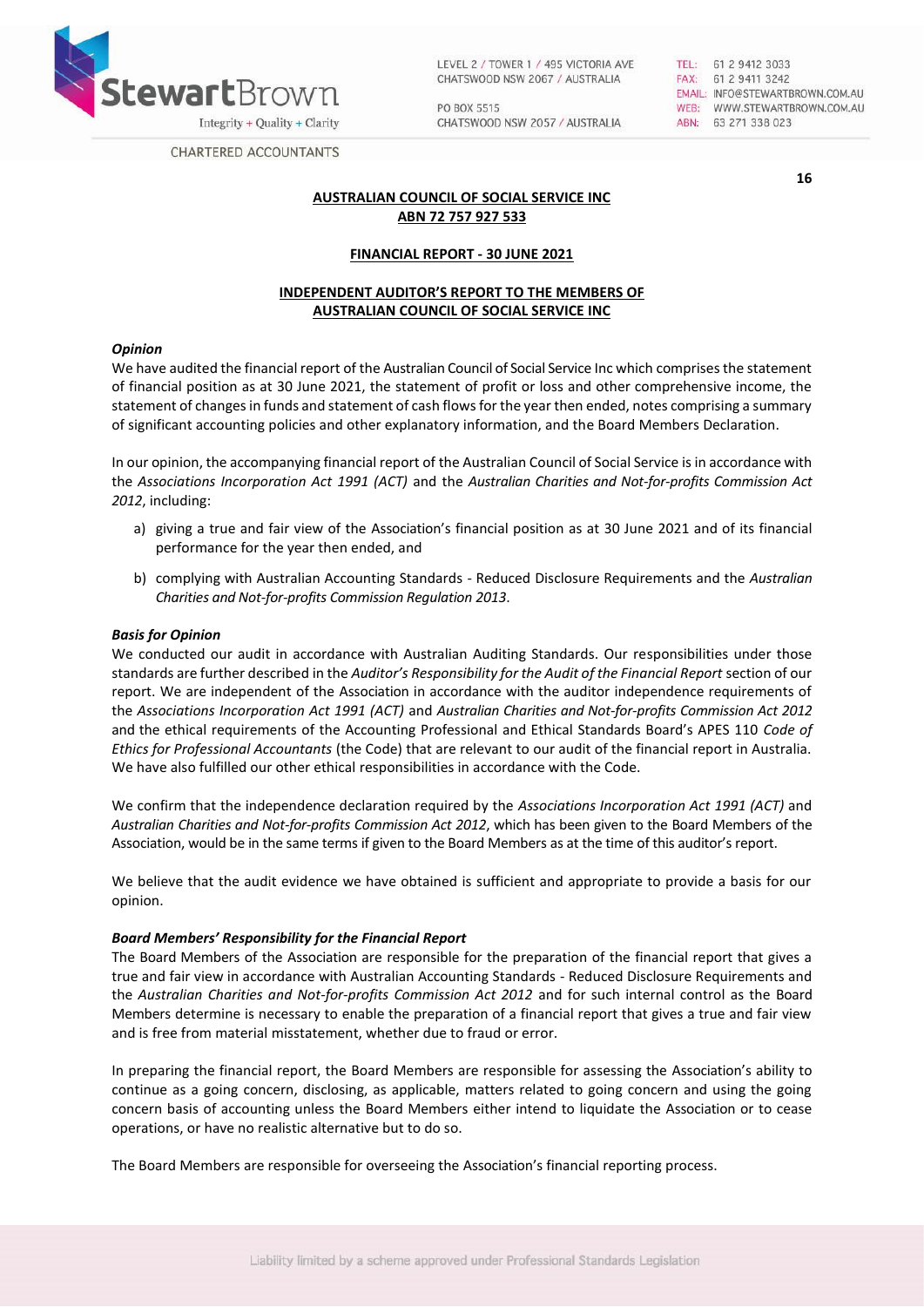### **FINANCIAL REPORT - 30 JUNE 2021**

# **INDEPENDENT AUDITOR'S REPORT TO THE MEMBERS OF AUSTRALIAN COUNCIL OF SOCIAL SERVICE INC**

#### *Auditor's Responsibilities for the Audit of the Financial Report*

Our objectives are to obtain reasonable assurance about whether the financial report as a whole is free from material misstatement, whether due to fraud or error, and to issue an auditor's report that includes our opinion. Reasonable assurance is a high level of assurance but is not a guarantee that an audit conducted in accordance with the Australian Auditing Standards will always detect a material misstatement when it exists. Misstatements can arise from fraud or error and are considered material if, individually or in the aggregate, they could reasonably be expected to influence the economic decisions of users taken on the basis of this financial report.

A further description of our responsibilities for the audit of the financial report is located at *The Auditing and Assurance Standards Board* and the website address is<http://www.auasb.gov.au/Home.aspx>

We communicate with the Board Members regarding, among other matters, the planned scope and timing of the audit and significant audit findings, including any significant deficiencies in internal control that we identify during our audit.

## *Report on Other Legal and Regulatory Requirements*

In addition, our audit report has also been prepared for the members of the Association in accordance with section 24(2) of the *Charitable Fundraising Act 1991*. Accordingly, we have performed additional work beyond that which is performed in our capacity as auditors pursuant to the *Australian Charities and Not-for-profits Commission Act 2012*. These additional procedures included obtaining an understanding of the internal control structure for fundraising appeal activities and examination, on a test basis, of evidence supporting compliance with the accounting and associated record keeping requirements for fundraising appeal activities pursuant to the *Charitable Fundraising Act 1991* and Regulations.

It should be noted that the accounting records and data relied upon for reporting on fundraising appeal activities are not continuously audited and do not necessarily reflect after the event accounting adjustments and the normal year-end financial adjustments for such matters as accruals, prepayments, provisioning and valuations necessary for year-end financial report preparation.

The performance of our statutory audit included a review of internal controls for the purpose of determining the appropriate audit procedures to enable an opinion to be expressed on the financial report. This review is not a comprehensive review of all those systems or of the system taken as a whole and is not designed to uncover all weaknesses in those systems.

The audit opinion expressed in this report pursuant to the *Charitable Fundraising Act 1991* has been formed on the above basis.